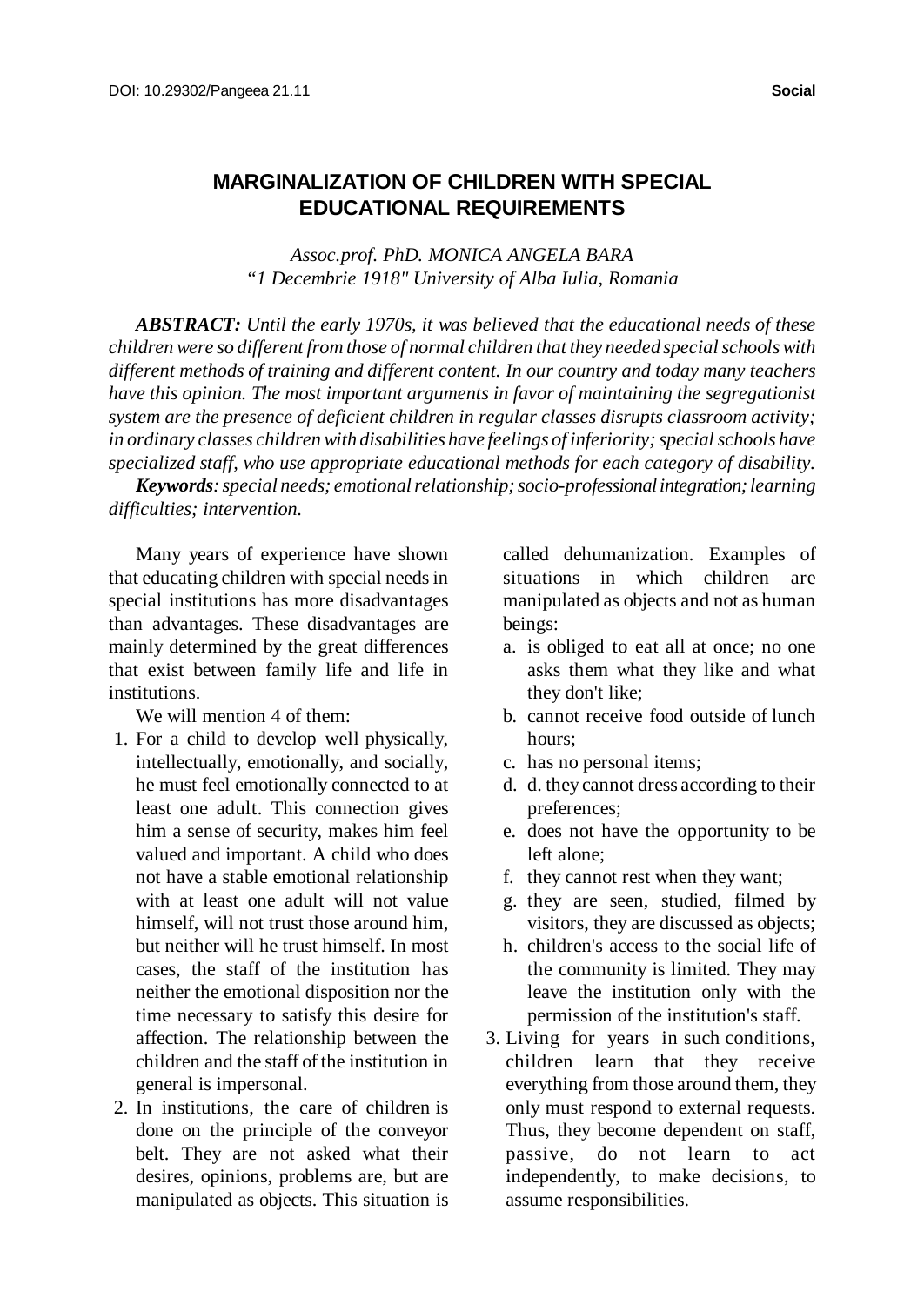4. Spending most of their time in the institution they do not form their social skills, such as: they do not learn to establish relationships with adults and children outside the institution, to shop, to use public transport.

Since 1975, when the UN General Assembly adopted the Declaration on the Rights ofPersonswith Disabilities, more and more attempts have been made to ensure the normal treatment of these children.

The tendency to create and support the necessary framework for the school and socio-professional integration of children / young people with disabilities, with special educational needs is increasingly expressed. There is a growing interest in the knowledge and application of the 1989 Convention on the Rights of the Child, the Standard Rules on Equal Opportunities for Persons with Disabilities, and the desideratum accepted in 1994 at the UNESCO Conference in Salamanca.

Overall, we are witnessing a reconsideration of specific education and assistance models, an approach with different nuances of the conceptions regarding deficiency/ disability, special educational requirements, normalization, and valorization of this category of population with the progressive approach of its schooling to ordinary education.

Integrated education refers to the inclusion in the structures of mass education of children with special educational needs, to provide a favorable climate for the harmonious and balanced development of their personality.

The notion of integration does not refer only to children with special educational needs, but to the insertion in the community of people with special needs. The integration process aims for the person with special needstoobtain autonomy, respect, dignity, to have the opportunity to make decisions, etc. Integration is based on the principle of normalization which means facilitating the access of people with special needs to conditions of daily existence as close as possible to the normal circumstances and lifestyle of the society to which they belong. This means that all children, regardless of the degree or type of physical or mental disability, have equal accessto education and instruction.

Integrated education is a complex, long-termprocess, full of pitfalls, difficulties, which must be achieved at the following levels:

**I.** Physical integration expressed only by the presence of children with disabilities with others, the common use of spaces, resources, but with minimal or even absent communication and relationships.

**II.** Pedagogical/functional integration that leads to common didactic approaches, learning and participation in school activities in similar conditions for all children.

**III.** The social integration that absorbs the child with deficiencies in the group of students, in the activity of the class, of the school, both in school and out of school. Acceptance, participation, interpersonal connections with affective-positive supports are expressed.

**IV.** The societal integration that will ensure the participation in the life of the community, with the assumption of responsibilities, with the expression of the feeling of belonging, the consolidation of the self-esteem, of the respect towards the fellows but also towards the own person.

It is obvious that integrated education is an extremely complex approach, with psychological, pedagogical, sociological, medical perspectives. Strategies must attract the combined efforts of children with disabilities, their families, the community, along with of course health services, education, education, social protection.

For integrated education to be effective, teachers must have a positive attitude towards children with special educational needs and must be well acquainted with the problems of students with disabilities in the classroom. Teachers must also be supported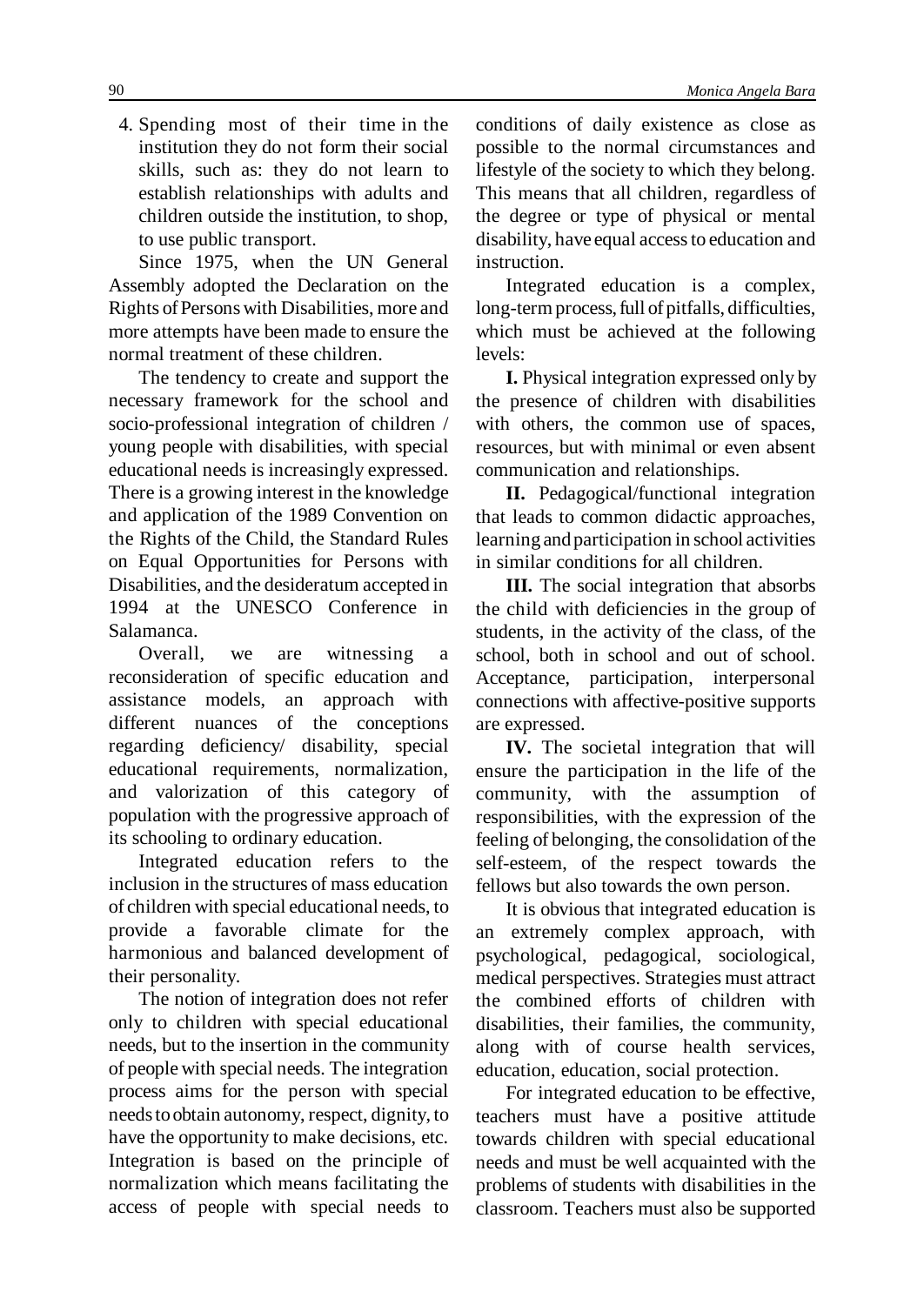by doctors, psychologists, speech therapists and other specialists in the field of special pedagogy.

The people/professionals who deal with the activities of recovery, compensation, or correction in the intervention in learning difficulties are different, depending on the organization of specific structures or support and related to the areas and direct tasks that belong to them. So:

- the psycho-pedagogical counselor (who deals with general and specific learning problems at individual and group level) considers, regarding the intervention issues, the following: construction and functionality of general learning tools (general and particular skills, abilities and capacities), concentration attention, interrelationships and socio-affective problems, learning pace (slow or inappropriate), use and practice of logical-mathematical structures (reasoning, algorithms, operationality of thinking), decision making, conflict management and complex communication process, etc.; the counselor's activities are addressed to students, teachers and parents, as well as the necessary links between these actors of education, in order to obtain the efficiency of the process and the effectiveness of the didactic process both at individual level and at the level of the school institution;
- the speech therapist deals with the detection, complex examination, and personalized intervention in case of language difficulties and disorders;
- support teacher, itinerant teacher or other teachers involved in solving learning problems in different structures for the integration of children with special needs or in supporting the regular school to perform the tasks of an inclusive school (for all children); directly in the teaching activity, there is the problem of the type of speaker who can support the teaching process and its

protagonists- in the literature, things are not fully clarified (as is not clarified the problem of learning difficulties) - there is talk of new roles that teachers can play them, to become: resource teacher, tutor, consultant teacher, itinerant teacher or support teacher (between all these new types of teachers, there is a connection determined by the need for an intervention - in class and outside to support the solution of learning problems, the emergence of these types of teachers is det eradicated by the need to make regular schools more flexible in order to receive and integrate children with special educational needs); as a field of action of the support teacher, it is generally preferred the option of additional work with students, outside the class hours-communication between teachers and consultant/support teacher is done outside the classroom, for designing activities and completing them, but also byworking in partnership, on certain activities; All papers specify that the work of the consulting teacher is dedicated and requires special skills and competencies: experience in the department and in solving special learning problems, reputation as a teacher with experience in solving learning problems, accurate knowledge of the school curriculum- to discuss it, the ability to identify the causes of any learning difficulties, qualities in easily and efficiently establishing relationships with children, teachers and parents; with the management factors of the respective school;

• educators / teachers are involved in addressing learning difficulties through activities, such as: individualization of learning (depending on age and individual characteristics), use of flexible and open teaching-learning strategies, appropriate arrangement of the educational environment (environment), valorization social relations at the class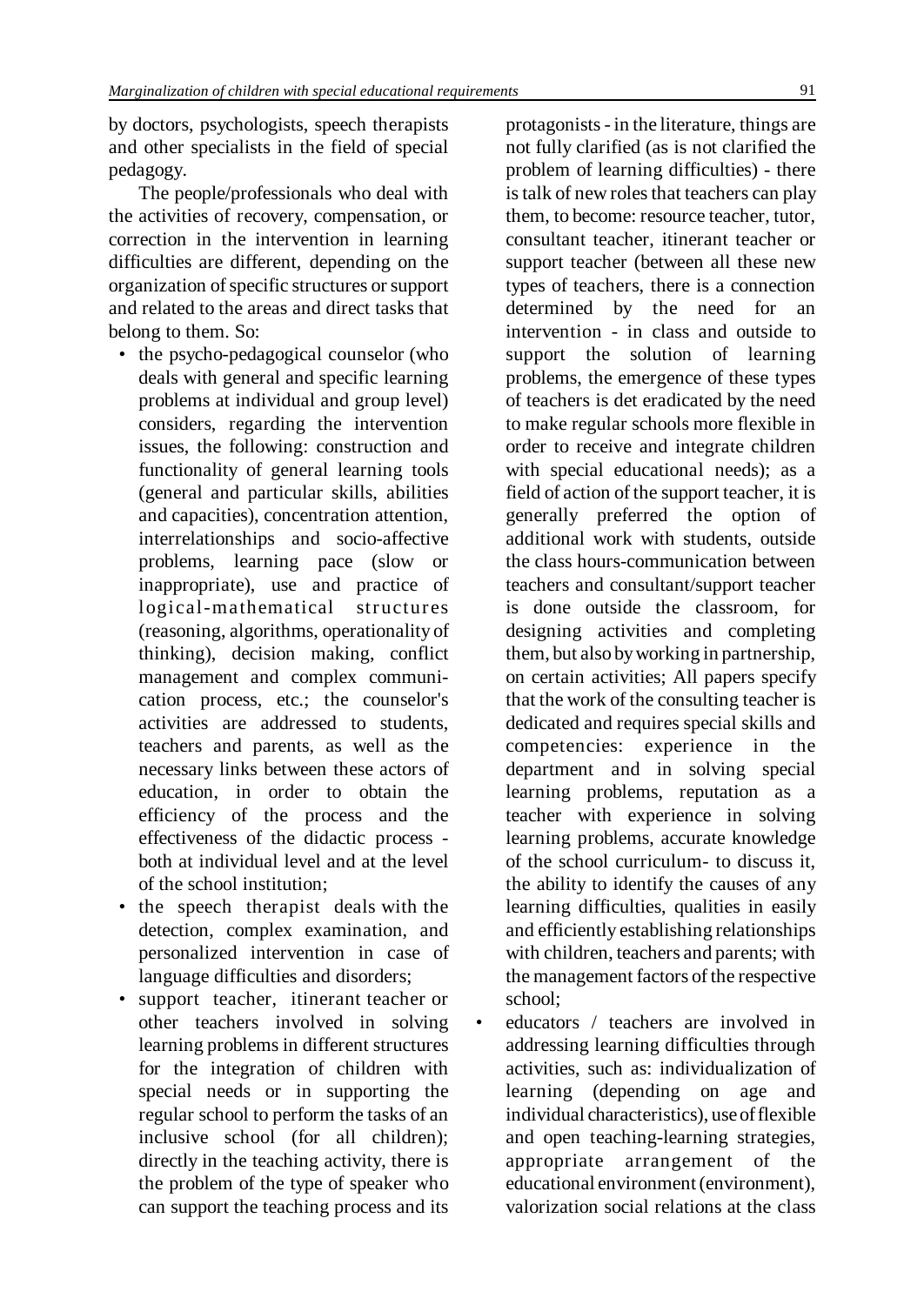and school level - in favor of the learning process and the promotion of learning through cooperation and educational partnership (teacher-student, teachersupport teacher, teacher-school counselor, teacher-parents, studentstudent/tutor, student-parent, etc.); the teacher must identify and know well the learning difficulties of each student, their manifestation and the field in which they appear, to ensure that students in difficult situations have acquired prior skills, to adapt the teaching material used to each topic, to provide support material-when needed, set aside time for each hour to assess the effectiveness of learning and teaching activities and, last but not least, achieve a stimulating and appropriate learning environment for all children (both in the classroom). , as well as outside the classroom), to turn to the support of specialized persons, as soon as they find that they cannot remedy the lags behind in school-only with the help of their parents;

• parents observe certain behaviors oftheir children, from an early age and go with the children to a specialist, collaborating with all those involved in the intervention, to recover, compensate or correct learning difficulties.

According to the different models of intervention in learning difficulties, there are individualized programs that are applied directly to the students by the counselor teacher and programs that are implemented by the teacher, with the support of the counselor.

The intervention is part of a specific plan designed to address specific problems that arise at some point in the child's development. This plan is an instrument of organization and prescription, a sketch ofthe activities to be carried out in favor of solving the child's learning problems. It intertwines the elements of psychology and sociology (identifies problems in terms of psychological-individual and social development) with pedagogical norms and principles, pursuing the effectiveness of actions aimed at remedying, compensating, or correcting. directs the action, gives the specific tools to the intervention, proposes evaluation tools- in the specialized literature terms are used, such as: therapy, remedial instruction, correction oflearning difficulties and specific intervention. The most complex term is intervention, because it involves any measure, be it psychological, educational, or even medical. At the same time, this term most clearly reflects the objective of the action in intervening - that is, to penetrate the psychological mechanisms of learning and development through appropriate methods.

The intervention plan is a well-completed text / grid, which is used by all those who decide to focus their interventions on the child. First, it is an approach to get to know the child/student and to approve the educational measures that suit him / her. This approach requires the participation of both the specialist and the parents.

The personalized intervention plan corresponds in fact to the need for a more individualized approach to learning problems and identifies the thesis, according to which, each child being different, each problem must be known and treated individually.

Children with easy or even moderate limit intellect integrated in mainstream education will be trained and stimulated by a competitive environment favorable to their development and recovery. This will be conditioned by the support services specific to integrated education (teaching services provided by specialists in psycho-pedagogical assistance, psychodiagnosis, speech therapy, educational and vocational counseling, support framework, itinerant, etc.). These services focused on diagnosis, stimulation, compensation, development, recovery require differentiated approaches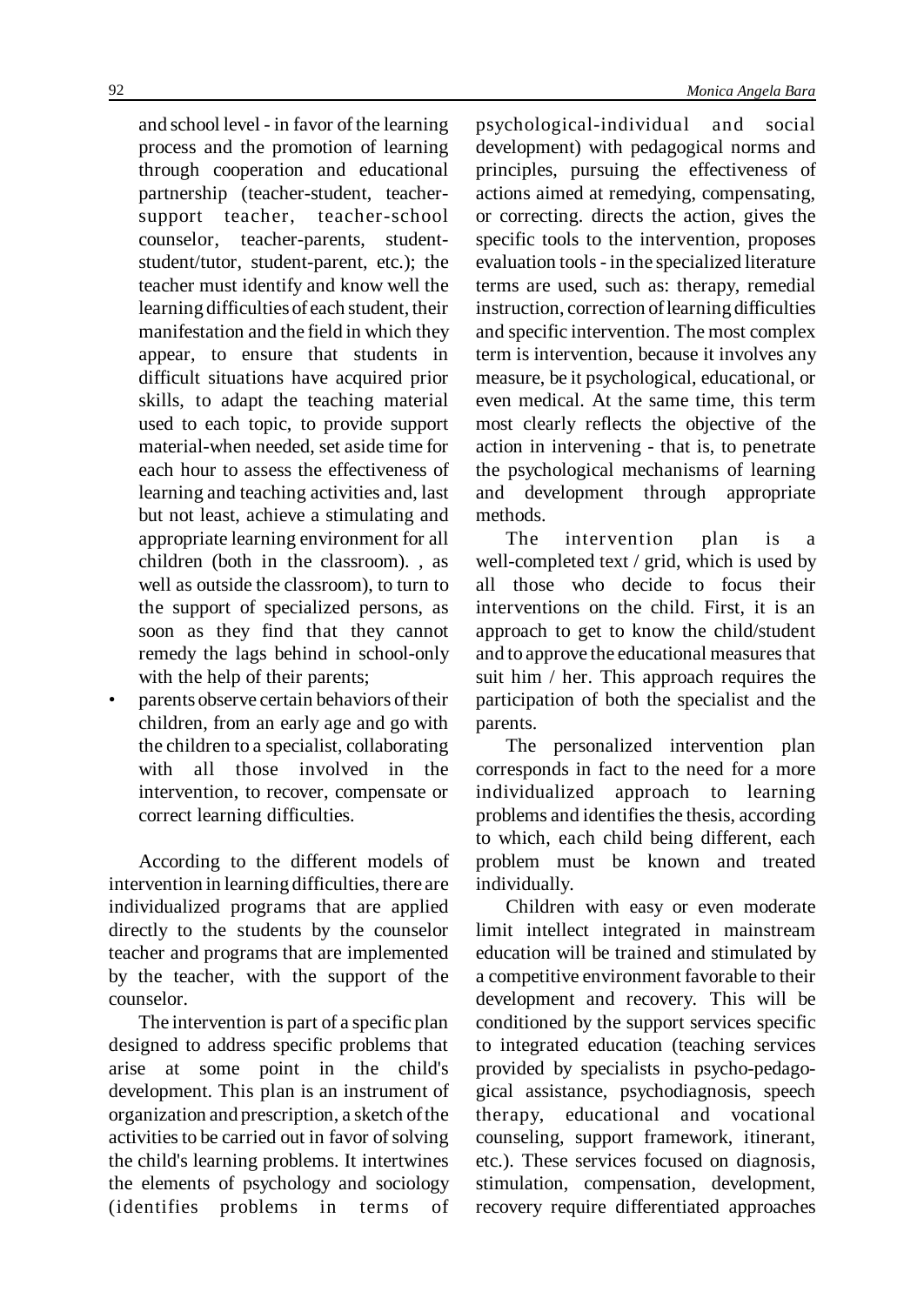through personalized intervention programs, adapted curriculum, initial, current, summative evaluations, with possibilities to identify the real potential, progress, or stagnation and consequently mechanisms. process self-regulation.

The elimination of the isolation or self-isolation of the deficient child will reduce, at the same time, the range of negative attitudes, of rejection from normal children, contributing to the education of the school population in the sense of accepting, supporting the deficient children. Gradually, the real opportunities for training and education will be equalized, to integration.

The orientation of educational policyand practice in more and more countries of the world is certain in the direction of integration or inclusion of children with special educational needs in educational and living environments as close as possible to the usual, normal of a community. Integrated educationalstructures as a materialization of respect for children's rights are becoming increasingly supported and applicable. Under these conditions, the special school, the psycho-pedagogical assistance offices, the speech therapy centers as well as the other educational support and social protection services become resource centers, following the child, and acting on his specific needs. For these reasons, team interventions are a necessity and a condition for success in this field.

The interventions of these partnerships must support a management based on the promotion of positive attitudes towards children with special educational needs.

Specialized, student-centered services, in terms of individualized learning activities, compensatory recovery interventions will be diversified in terms of alternatives, including offers, partnerships, counseling programs for parents and teachers

The effects of these practices, even if they take time, will be beneficial, will ensure the school and social participation of poor students integrated in such a way that in a

relatively short period of time they can become independent of educational and community support services.

The school must ensure equal opportunities for all students. Some understand by equal chances the creation of identical conditions: common programs, textbooks of one type, etc. But the school system that provides the same training conditions for all students is an inequality because they do not benefit in the same way from these conditions. Ensuring equal opportunities for students means ensuring maximum opportunities for development of each, depending on their skills, interests.

For the instructive-educational activity to be profitable for all students, it must be done differently. Differentiated education aims at adapting the training activity to the different possibilities of the students, to the capacity of understanding and the rhythm of work proper to some groups of students or even to each individual student.

Some premises of differentiated education are ensured even by the Education Law of 1995. This law provides for two new ways of schooling children with special educational needs(along with special school units):

- special groups/classes from regular school units;
- direct integration of students with special educational needsin regular educational units (in regular classes).

And in the case of the integration of these children in heterogeneous classes, their education must be differentiated. This can be achieved by developing a differentiated or individualized curriculum forthese students.

In conclusion, for the education of children with special needs to be effective, on the one hand it must have an integrated character (not to break the child from family and society and not to isolate him in institutions), and on the other hand he must have a differentiated character, to be adapted to the particularities of the students.